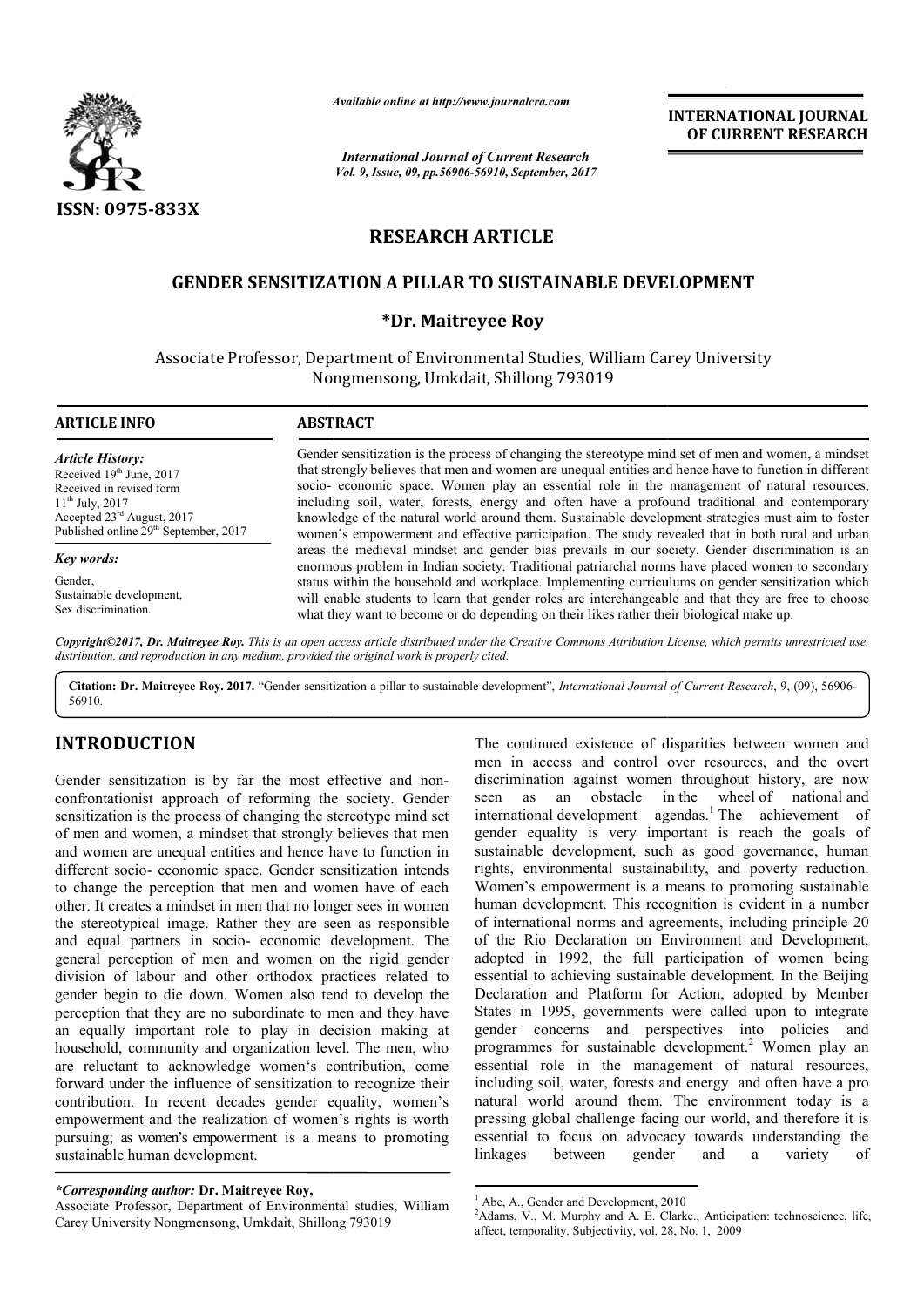environmental/sustainable development topics i.e. the differential cause and effect of environmental degradation on men and women and importantly, the role of women as agents of change in regards to mitigation and adaptation to the changing environment. Sustainable development strategies must aim to foster women's empowerment and effective participation. This implies involving women and men as partners and allies in formulating and pursuing strategies for more equal societies. The attainment of sustainable development and gender equality potentially involves tradeoffs that need to be openly discussed. Achieving sustainable development means not only reconciling economic and environmental sustainability, but also prioritizing social sustainability. The realization of women's human rights, capabilities and well-being now and in the future requires paying specific attention. Declines in ecosystem services and productive capacity destabilize people's livelihoods and health, both in the present and for future generations. Women's knowledge, agency and collective action are central to finding, demonstrating and building more economically, socially and environmentally sustainable pathways to manage local landscapes; adapt to climate change; produce and access food; and secure sustainable water, sanitation and energy services. There is gender discrimination in the society due to lack of sensitivity on gender issues which has affected the overall development of the society. Gender sensitivity impedes efforts towards the attainment of sustainable state and national development. Gender sensitization will increase the sensitivity of people at large towards women and their problems and can be a key factor for the attainment of economic and social development of a state. Individuals exposed to gender sensitization will start behaving differently as they will look at the positively endowed qualities of women. Male folk will begin to recognize the virtues of women and their importance to the family and society. Gender sensitization can reduce the chances of gender conflict and promote gender harmony thereby creating a congenial climate where in both men and women play their role.

# **MATERIALS AND METHODS**

The paper is based on an extensive literature review of programme/project documentation. A broad range of genderrelated documents produced by different institutions was selected and analyzed for the purpose of the present study.

## **Primary Data Collection**

Data obtained through personal interview with villagers from Sarsuna West Bengal and daily wage earners from Shillong city.

#### **Data Analysis and Interpretation**

Personal interview was conducted for collection of primary data from ladies working in beedi making and making sal leaf plates in Ghosh Para, Behala. To overcome poverty, these women are engaging in income generating activities. The respondents were randomly selected. The ladies face a lot of difficulty for e.g. there are no permanent job and they are paid meagerly which leads to poor living conditions and are ignored due to illiteracy. They suffer from various diseases and health problems. Most women have multiple roles to perform within their family and community. Social and cultural atmosphere of the rural Bengal at which men mainly play a dominating role,

most of them spend their earnings for the purpose of their own. They mainly spend money drinking alcohol at night and morning. In this region women are considered as burden to their parents and husbands. Another common problem for women is sex discrimination which they face from their birth and continues till their death. Illiteracy, lack of proper education, responsible for household works, rape, sexual harassment at workplace are some big issues for the women. Women face a lot of challenges because of the existence of patriarchal society. One promising business in Bengal is tea leaf cultivation. Tea states are gradually sinking to various problems for e.g. low wages, poor infrastructure, poor housing, health issues and lack of avenues for social mobility. In recent years a number of tea gardens have closed down due to multiple problems e.g. Dharanpur, Bundari of Doors and Raipur tea states in West Bengal. These tea states were well known for its export quality tea, with the closedown of the garden production of tea is low which ultimately affects the economy of the state hampering sustainable development.

### **Consequences of closing down**

Between 2000 to 2015, more than 1400 people have been reported to have died in the gardens in West Bengal. The main cause of death was malnutrition. My study revealed that in both rural and urban areas the medieval mindset and gender bias prevails in our society. The problem with India is that there has been a complete lack of formal education on moral values and ethics. Our educational curriculum is being restricted to academic subjects only. Thus the responsibility of teaching children moral values lies with the parents or family as a whole and the teachers in educational institutions.

#### **Management of natural resources**

In almost all developing regions, women are often the primary users and managers of land, forest, water and other natural resources. Women in rural areas of developing regions spend major parts of their day growing food, gathering fuel wood, cooking and carrying water. Women are responsible for most local food production in different parts of India. Consequently, they are responsible for the selection of seeds, fertilizers and pesticides and the maintenance of productive soil to nourish seedlings and plants. Women are also users, preservers and managers of biodiversity. Research on 10 home gardens in West Bengal has 20 different species - many of which had been rescued from a neighboring forest before it was cleared. Indigenous women have a special relationship to natural resources. Their cultures and practices promote a balanced, respectful use and preservation of natural resources so that future generations can meet their needs. Yet most development schemes today ignore the needs and practices of indigenous peoples. Approximately about half of Meghalaya's population lives below the poverty line according to the Meghalaya State Planning Board (MSPB), 2009. If the Millennium Development Goal of reducing the poverty level by half by 2015 are to be achieved and improving the basic services and welfare of the people residing in rural villages, it is important to adopt a forward looking approach for making optimum and productive utilization of the State's natural resources, viz., 'Water', 'Land' and 'Biotic Resources'. The rural population of the state seeks their livelihood support from natural resources and depends heavily on it. Environmental degradation, increased need and unsustainable resource utilization has affected the forest boundaries and churned our clear stream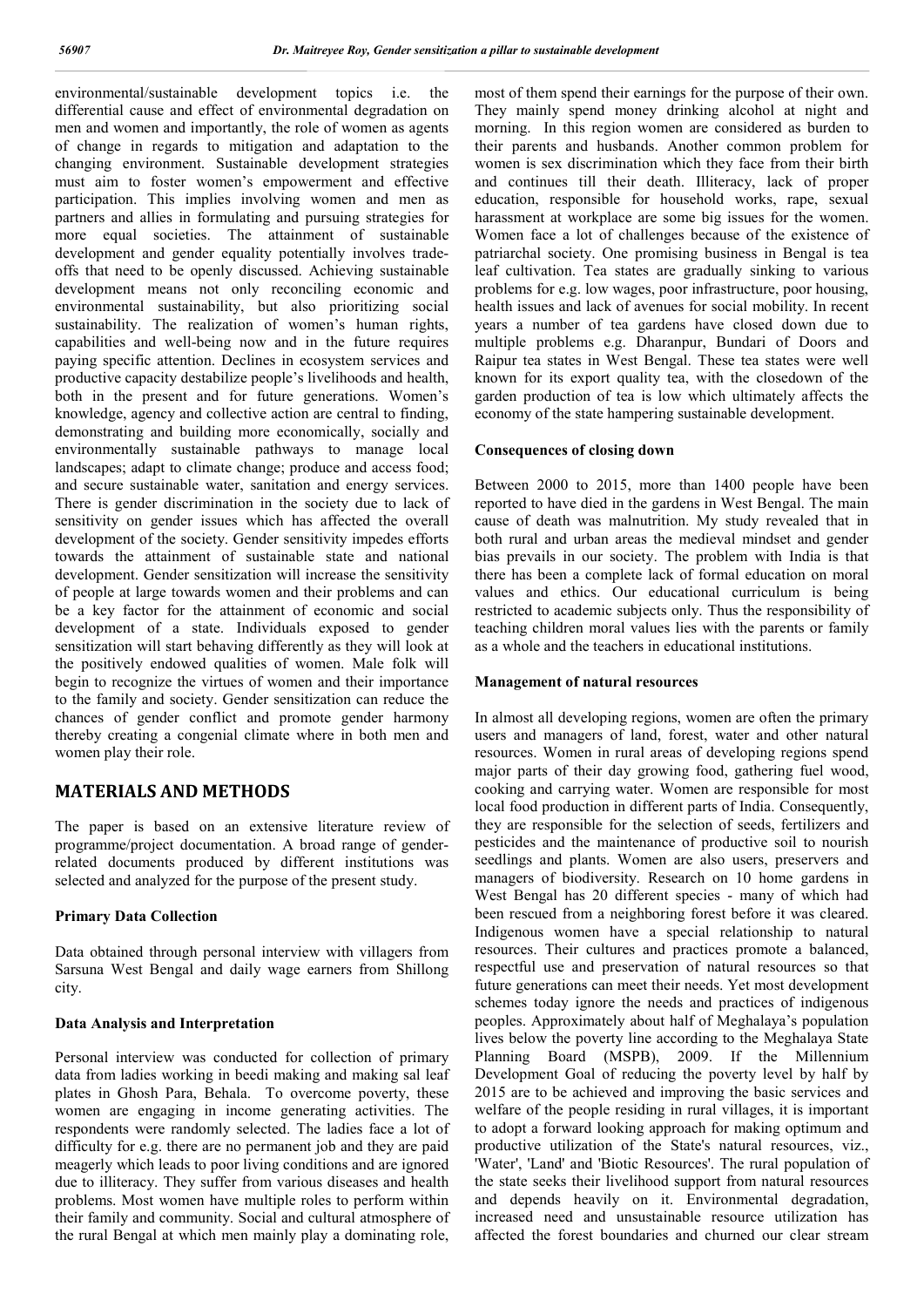into muddy water. Strategies to cope with climate change are the need of the hour. A broad platform of better governance, better convergence and a high level of community participation must be set up to create new and holistic initiatives to address the problem of unchecked deforestation, mining and water pollution. We must go to the grass root level for improving the well being and quality of life of the people. A livelihood is sustainable when it can cope with and recover from stresses and shocks and maintain or enhance its capabilities and assets both now and in the future, while not undermining the natural resource base. In Garo Hills rearing of eri, muga and mulberry is being practiced by the rural people of the state, mostly by women. As there is a very good scope for development of sericulture enterprises in Meghalaya and entrepreneurship development is a probable solution for growing unemployment among farm women. Study reveals that the major technical problems related to sericulture enterprise was lack of training on sericulture (76.31%) and lack of experience in managing sericulture based enterprise (78.94%) is the prominent managerial problems. The major socio-personal problem was lack of support from other community members (68.42%).

#### **Women and water**

Women are the managers of water resources in rural areas in developing countries, often walking miles to fetch water for basic household chores. In some parts of Africa, women and children spend eight hours a day collecting water. The proportion of rural women affected by water scarcity is estimated at 55 per cent in Africa, 32 per cent in Asia and 45 per cent in Latin America. Access to safe water is also an issue of increasing concern for urban women and families. Poor water access and quality affect not only women's crop and livestock production and the amount of labour they must spend to collect, store and distribute water, but also their health and that of their families. Water-borne diseases such as cholera, dysentery, typhoid, malaria and diarrhoea claim millions of lives each year. Parasitic diseases, such as onchocerciasis (river blindness), are also spread through contaminated water. However, despite their responsibility for water collection and sanitation management, women rarely participate in decisionmaking when the construction of facilities is planned. All too often they have no say about the location of a pump or the design of latrines. It is now recognized that the exclusion of women from the planning of water supply and sanitation schemes is a major cause of their high rate of failure.

In order to improve health and quality of life for women, water and sanitation programmes must concentrate on reducing the time and energy women expend in water collection, and increasing women's participation in community decisionmaking regarding water and sanitation. Meghalaya Institute of Entrepreneurship aims to be among the very best in the world in the area of entrepreneurship development and model entrepreneurial services, through creativity and innovation, application of skills and technological inputs for harnessing rich potential of sub sectors, with focus on agriculture, horticulture, floriculture, pisciculture, aromatic and medicinal plantations, animal husbandry and other locally viable, remunerative, and income generation activities. By drawing women and men into environmental management and understanding their different needs and perspectives, policies can be developed that meet the needs of entire communities without compromising the sustainability of the resources. Gender equality contributes to economic development by

making use of both women's and men's potential. As per The Economic Times 1 April 2016 "India said it is fully committed to the promotion of gender equality and utilizing information technologies for the empowerment of women". Mainstreaming gender equality is indeed central to the ideal of development. Gender equality and empowerment of women have a critical role to play in the development process particularly through multiplier effect. Achieving gender equity is critical to sustainable development. In all societies women's and men's roles are socially constructed, but all too frequently genderbased inequality exist that disadvantage women; this restricts their development and hence that of humankind. Gender discrimination is an enormous problem in Indian society. Traditional patriarchal norms have placed women to secondary status within the household and workplace. Women in India still suffer from gender inequality because of the lack of gender sensitization on part of males. We blame the degradation of values and ethics amongst the youths but the main root cause of such problem is lack of gender sensitization. The case of eve teasing, domestic violence or case of brutal rape has increasedin India. Gender sensitization workshops are being organized in different institution. Atrainingon gender sensitization was held on 6 January 2016 at Ambedkar Nagarby M Pratishtha Arora. The focus of this training with 700 boys was to familiarize with the key issues of gender sensitization, domestic violence, eve teasing, theft, murder etc. The aim of this session was to make the participants aware of their duty towards the women which is to see them as equal beings with decision making power and not as people who should be teased and humiliated. The training ended with a positive note where the boys want to make a change in their surroundings. A research report of 10 February 2016 by Deputy Director of Karnataka Police Academy Dharani Devi Malagatti said increasing crime and violence is due to unequal power relation between the dominant and weak, male and female and privileged and the marginalized. Human activities have become key drivers of earth system processes and are manifested in the depletion and degradation of natural resources; the loss of key ecosystems, habitats and biodiversity; the pollution of land, oceans and the atmosphere; and in climate change, with concomitant severe and unpredictable weather effects. In recent years such processes have produced unprecedented shocks and stresses, reflected in floods, droughts, devastated urban and rural landscapes and livelihoods, with many people and places suffering from shortage of food, climate change and financial crises. These crises of unsustainability potentially affect all and carry profound risks for future generations. The underlying causes and consequences of unsustainability and gender inequality are deeply intertwined and rooted in the dominant economic models.

Women's knowledge, agency and collective action are central to finding, demonstrating and building more economically, socially and environmentally sustainable pathways to manage local landscapes; adapt to climate change; produce and access food; and secure sustainable water, sanitation and energy services. For example women's decisive involvement in community forest management bodies yields positive outcomes for both forest sustainability and gender equality. Thus governments and donor agencies must target women as critical agents of sustainable food production; and through limiting their reproductive rights, as the answer to population environment problems. Policies that are based on stereotypical assumptions regarding women's caring role in the family,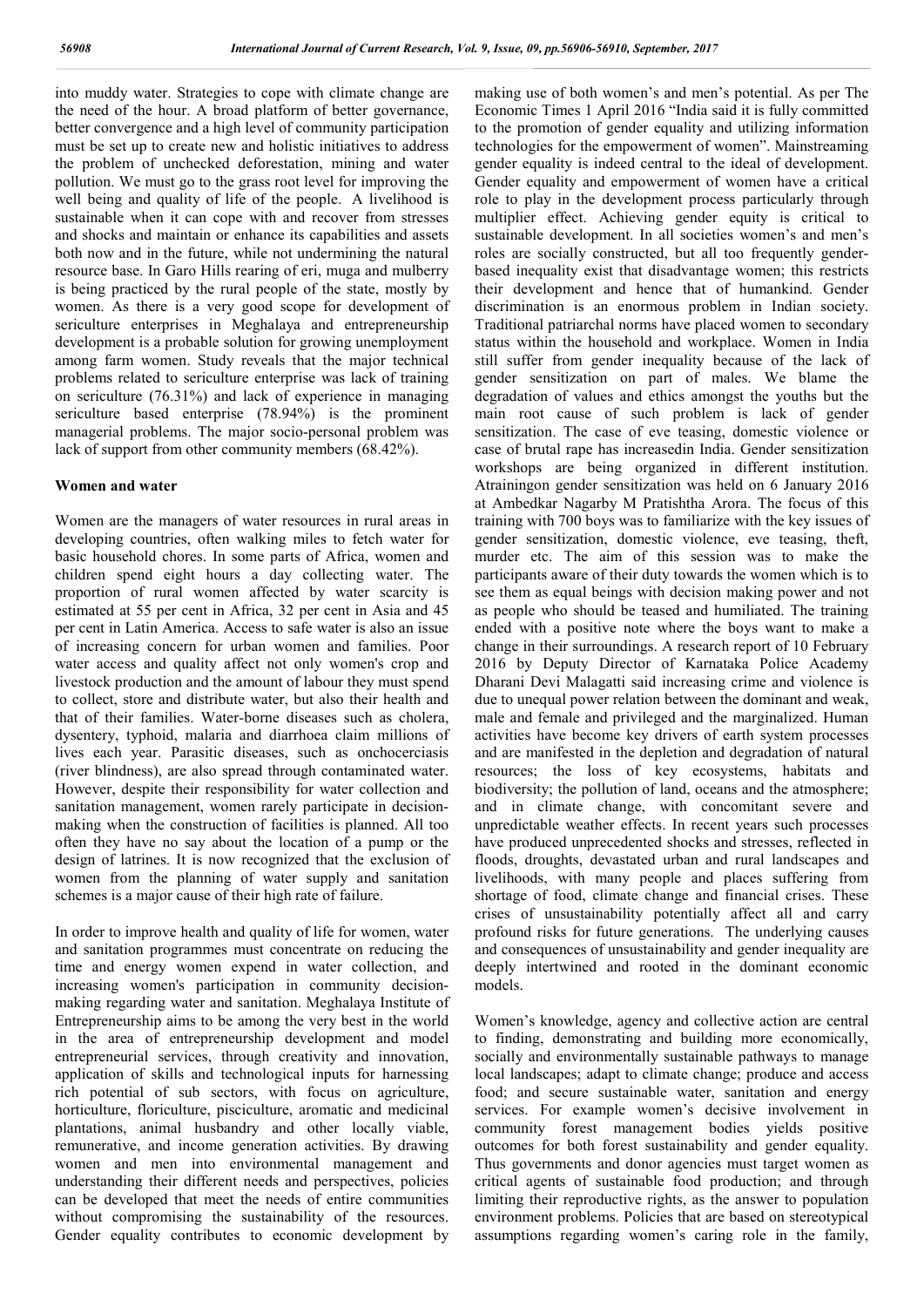community and environment treat women as a homogeneous category Women have been and can be central actors in pathways to sustainability and green transformation. Human development report of 2015 ranks India at a 130 out of 155 countries in the Gender Equality Index (GII). India trails behind most Asian countries for e.g. Bangladesh and Pakisthan which rank 111 and 121 respectively. Gender Inequality Index reflects gender based in equalities on three vital parameters for e.g. reproductive health, empowerment and economic activity. Even educated urban women are unable to find opportunities that fit their profiles. 46 per cent of urban women have wages with no social security or employment benefits while 58 per cent have no written contract for their jobs. Women's unemployment and underemployment issues are deeply corelated with countries economy.

The key to gender parity is resources. We need gender responsive budgeting and money to be allocated and spent effectively on achieving these goals. Gender equality is bound up with all other goal of sustainable development such as good governance, human rights, environmental sustainability and poverty reduction. Over the past three decades gender concerns have become more prominent in international environmental law and related processes. Agenda 21 and debates from 1992 onwards recognized women as important actors in environmental protection and poverty alleviation, but tended to treat women in an instrumentalist way. Women were considered the primary users and effective managers and conservers of the environment at the local level. This underpinned the view that women should be harnessed as sustainability saviors, based on the assumption that women are especially close to nature. Women-environment connections, especially in domestic and subsistence activities such as collecting fuel wood, hauling water and cultivating food, were often presented as if they were natural and universal, rather than as the product of particular social and cultural norms and expectations. Women share the primary responsibility for nutrition, child care and household management in almost all countries. They are also active in environmental management. In most developing countries, women play a major role as farmers, animal tenders, and water and fuel collectors. Yet, despite their roles, women are not adequately represented in the decision-making processes related to the issues of environment and development at local, national or international levels. A part of world survey by the United States every fine year highlights the links between the gender inequality and unsustainability.

Gender inequality primarily affects women, they experience poverty differently from men because they are denied equal rights and opportunities, lack access to resources and services and are excluded from important decisions that affect their life and development. Women are particularly reliant on the environment to meet their basic needs and play an essential role as managers i.e use and control of natural resources. But women lack ownership and decision making power over the natural resources on which they depend. Population growth, changing climatic conditions and increasing pressure on resources leads to environmental degradation. The result is scarcity of resources and declining resource quality which effects livelihood. Water, fuel wood are the vital natural resources and their collection and use in the household is largely the responsibility of women and girls. Girls may be taken out of school to assist with these tasks and because they cannot complete their education their further prospects are

limited. Venturing into isolated areas in search of resources may also expose them to the added risk of gender based violence and its resulting consequences. The 2030 Agenda for sustainable development focuses on decision making with particular reference to participation of vulnerable groups, such as women, least developed countries to the decision making process. A number of studies indicate that gender inequality are extracting high economic costs and leading to social inequalities and environmental degradation around the world. Participation of women in decision making and policy formulation improvement in women's literacy enhancing in women's access to productive resources and opportunities and investment in women's health and nutrition significantly will enhance sustainable economic growth and reduce poverty.

#### **Conclusion**

It has been observed that the societies that discriminate against women have higher poverty and lower standard of living and economic growth comparatively. Institutes of higher learning play a critical role in shaping the lives of women across the country. Gender sensitization should spread at all levels at household, organization and institutions. With reference to India with a vast diversity we need to inculcate this sensitivity and highlight contribution of both the genders in creation and development of a well balanced society. By changing the mindset of the younger generations we can minimize gender issues. To do this we need teachers with sound knowledge of gender issues as teachers play a very important role in early upbringing of children. A sustainable development pathway must be established which has an explicit commitment to gender equality and seeks to enhance women's capabilities, respect and protect their rights and reduce and redistribute their unpaid care work. Women must have full and equal participation in decision making with regard to green economy and policy development to create a pathway to sustainable development. Women's contribution to sustainable development must be recognized. Women have a strong role in education and socializing their children, including teaching them care and responsibility with regard to the use and protection of natural resources. More capacity building programmes and training tailored to the needs of women are needed. In order to build women as catalyst for sustainable development, their role in family, community and society at large has tobe free from socio-cultural and religious traditions that prevent women participation. There is need for change of mindset, especially of the males who dominate the scene. Sustainable agribusiness ventures can promote job-led economic growth in rural areas through harnessing science and technology for environmentally sustainable and socially equitable development. Entrepreneurship in sustainable agriculture is a key factor which has the potential to transform the face of rural India.

#### **Recommendation**

Schools, Colleges and Universities must strive to create an educational environment in which both men and women can learn to think critically, solve challenging problems and prepare to take their place in the community as productive citizens. The whole process must involve educating students about social issues such as sexual assault, domestic violence. Education is a major force that will help trigger change but this will occur only when teachers and learners are assisted in adopting classroom initiatives that reflect new images based on